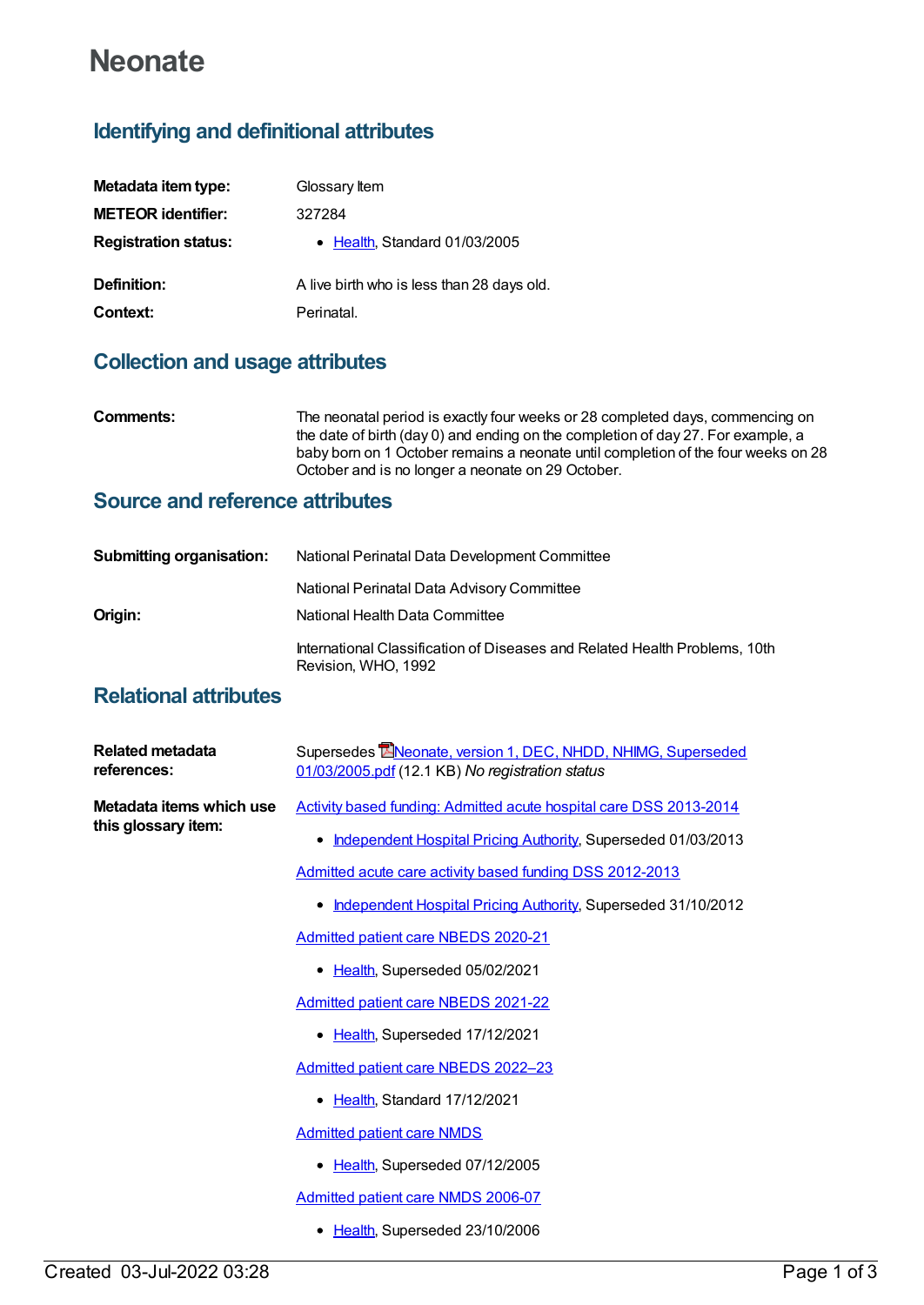[Admitted](https://meteor.aihw.gov.au/content/339089) patient care NMDS 2007-08

• [Health](https://meteor.aihw.gov.au/RegistrationAuthority/12), Superseded 05/02/2008

[Admitted](https://meteor.aihw.gov.au/content/361679) patient care NMDS 2008-09

• [Health](https://meteor.aihw.gov.au/RegistrationAuthority/12), Superseded 04/02/2009

[Admitted](https://meteor.aihw.gov.au/content/374205) patient care NMDS 2009-10

• [Health](https://meteor.aihw.gov.au/RegistrationAuthority/12), Superseded 22/12/2009

[Admitted](https://meteor.aihw.gov.au/content/386797) patient care NMDS 2010-11

• [Health](https://meteor.aihw.gov.au/RegistrationAuthority/12), Superseded 18/01/2011

[Admitted](https://meteor.aihw.gov.au/content/426861) patient care NMDS 2011-12

- [Commonwealth](https://meteor.aihw.gov.au/RegistrationAuthority/10) Department of Health, Recorded 16/07/2015
- [Health](https://meteor.aihw.gov.au/RegistrationAuthority/12), Superseded 11/04/2012

[Admitted](https://meteor.aihw.gov.au/content/466132) patient care NMDS 2012-13

• [Health](https://meteor.aihw.gov.au/RegistrationAuthority/12), Superseded 02/05/2013

[Admitted](https://meteor.aihw.gov.au/content/491555) patient care NMDS 2013-14

• [Health](https://meteor.aihw.gov.au/RegistrationAuthority/12), Superseded 11/04/2014

[Admitted](https://meteor.aihw.gov.au/content/535047) patient care NMDS 2014-15

• [Health](https://meteor.aihw.gov.au/RegistrationAuthority/12), Superseded 13/11/2014

[Admitted](https://meteor.aihw.gov.au/content/588909) patient care NMDS 2015-16

• [Health](https://meteor.aihw.gov.au/RegistrationAuthority/12), Superseded 10/11/2015

[Admitted](https://meteor.aihw.gov.au/content/612171) patient care NMDS 2016-17

• [Health](https://meteor.aihw.gov.au/RegistrationAuthority/12), Superseded 05/10/2016

[Admitted](https://meteor.aihw.gov.au/content/641349) patient care NMDS 2017-18

• [Health](https://meteor.aihw.gov.au/RegistrationAuthority/12), Superseded 25/01/2018

[Admitted](https://meteor.aihw.gov.au/content/676382) patient care NMDS 2018-19

- ACT Health [\(retired\)](https://meteor.aihw.gov.au/RegistrationAuthority/9), Candidate 09/08/2018
- [Health](https://meteor.aihw.gov.au/RegistrationAuthority/12), Superseded 12/12/2018

[Admitted](https://meteor.aihw.gov.au/content/699728) patient care NMDS 2019-20

• [Health](https://meteor.aihw.gov.au/RegistrationAuthority/12), Superseded 18/12/2019

[Admitted](https://meteor.aihw.gov.au/content/713850) patient care NMDS 2020–21

• [Health](https://meteor.aihw.gov.au/RegistrationAuthority/12), Superseded 05/02/2021

[Admitted](https://meteor.aihw.gov.au/content/728439) patient care NMDS 2021–22

• [Health](https://meteor.aihw.gov.au/RegistrationAuthority/12), Superseded 20/10/2021

[Admitted](https://meteor.aihw.gov.au/content/742173) patient care NMDS 2022–23

• [Health](https://meteor.aihw.gov.au/RegistrationAuthority/12), Standard 20/10/2021

Admitted subacute and [non-acute](https://meteor.aihw.gov.au/content/727327) hospital care NBEDS 2021–22

• [Health](https://meteor.aihw.gov.au/RegistrationAuthority/12), Superseded 20/10/2021

Admitted subacute and [non-acute](https://meteor.aihw.gov.au/content/742177) hospital care NBEDS 2022–23

• [Health](https://meteor.aihw.gov.au/RegistrationAuthority/12), Standard 20/10/2021